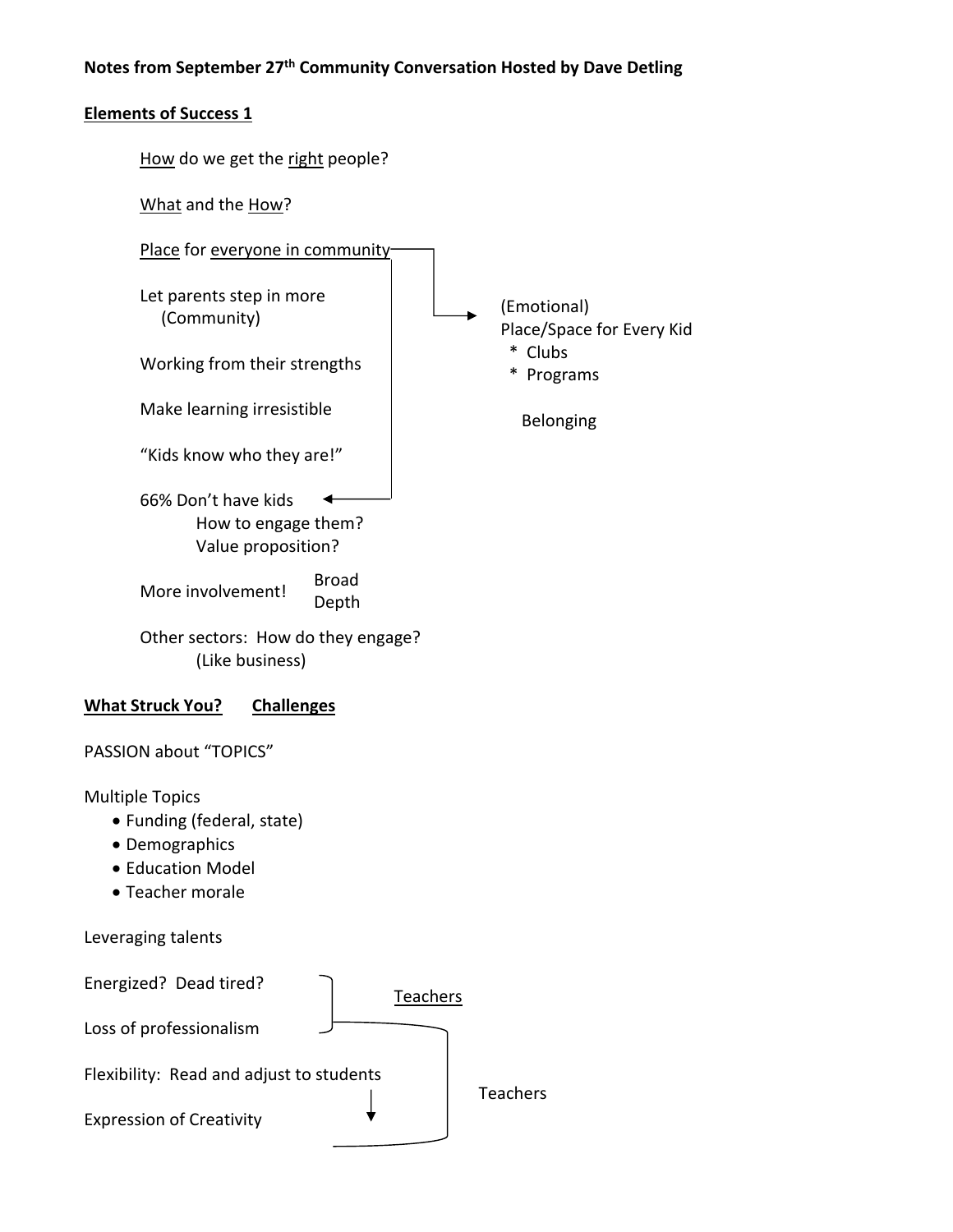|                                                               | Want opportunities for children<br>More than 3 Rs |                                                    |          |            |                               |  |  |
|---------------------------------------------------------------|---------------------------------------------------|----------------------------------------------------|----------|------------|-------------------------------|--|--|
| <b>What Struck You 2?</b>                                     |                                                   | <b>Challenges</b>                                  |          |            |                               |  |  |
| Need more than teacher input                                  |                                                   |                                                    |          | 2 teachers |                               |  |  |
|                                                               | More community partners!                          |                                                    |          |            |                               |  |  |
| <b>APATHY</b> (Break through)<br>Benefits of <b>Excellent</b> | Communicate * Effective                           | * Often/Frequently<br>* Concrete Action            |          |            |                               |  |  |
| <b>School System</b>                                          |                                                   | * Cost/Benefits<br>* Incremental?                  | Tangible |            |                               |  |  |
| <b>General Lack of Information:</b>                           | What districts are not?                           | What districts are capable of?                     |          |            |                               |  |  |
| Is issue within control of district?                          |                                                   |                                                    |          |            |                               |  |  |
| ? What level are<br>we talking about                          |                                                   | * Federal<br>* State<br>* District                 |          |            |                               |  |  |
| Continuous<br>$\thicksim$<br>$\thicksim$                      | Smart decisions<br>Not in context of campaign     |                                                    |          |            |                               |  |  |
| Education                                                     | Decision paths?                                   |                                                    |          |            |                               |  |  |
| <b>What Struck You 3?</b>                                     |                                                   | <b>Challenges</b>                                  |          |            |                               |  |  |
| <b>Teacher retention</b>                                      |                                                   |                                                    |          |            |                               |  |  |
|                                                               |                                                   | Growth so fast (Put teachers' salaries in context) |          |            |                               |  |  |
| <b>TRUST</b>                                                  | Community of district                             |                                                    |          |            |                               |  |  |
|                                                               | What are we solving?                              |                                                    |          |            | <b>Atective Communication</b> |  |  |
| Limited resource allocation                                   |                                                   |                                                    |          |            |                               |  |  |
| Effective communication                                       |                                                   |                                                    |          |            |                               |  |  |

Effective communication (Deciphering)